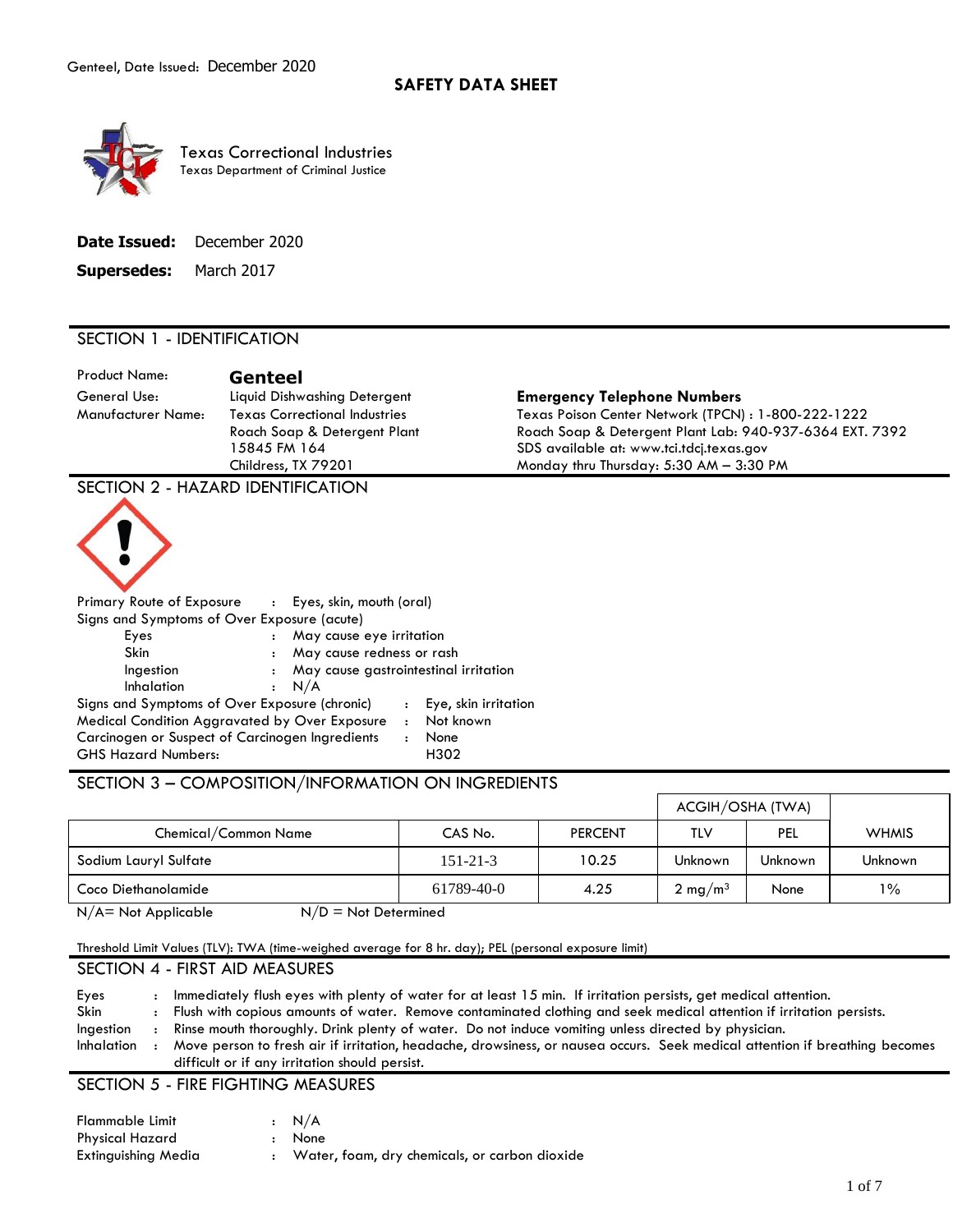#### Genteel, Date Issued: December 2020

Fire Extinguishing Procedure : Use of respiratory equipment is recommended in enclosed areas

Fire and Explosive Hazard : None

## SECTION 6 – ACCIDENTAL RELEASE MEASURES

Steps to be taken if released or spilled the Adequately ventilate the area. Gather all material practical for salvage or disposal. Avoid

the release of large quantities into water outfalls or water treatment facilities.

# SECTION 7 - HANDLING AND STORAGE

Store in a cool dry area above 60°F. Protect this product from freezing. Keep out of the reach of children

# SECTION 8 – EXPOSURE CONTROLS/PERSONAL PPOTECTION

| <b>Respiratory Protection</b>  | : Local exhaust or air movement is good |
|--------------------------------|-----------------------------------------|
| <b>Ventilation Requirement</b> | : None                                  |
| <b>Protective Gloves</b>       | : None necessary                        |
| Eye Protection                 |                                         |

## SECTION 9 - PHYSICAL AND CHEMICAL PROPERTIES

| <b>Vapor Pressure</b>           | : 1.06                         |
|---------------------------------|--------------------------------|
| Specific Gravity (water $= 1$ ) | : Complete                     |
| Solubility in Water             | $\pm 8 - 10$                   |
| рH                              | $\cdot$ N/D                    |
| <b>Boiling Point</b>            | : Clear light red- pink liquid |
| Appearance and Odor             | : Clear light red- pink liquid |

SECTION 10 – STABILITY AND REACTIVITY

| <b>Hazardous Decomposition</b> |        |
|--------------------------------|--------|
| <b>Stability</b>               | : None |
| Incompatibility                | : None |

 NOTE: The C### notation below refers to a principal component based on the amount present in the product which may involve trade secret chemicals. In the event of an accident, notify the Poison Control Center for more information.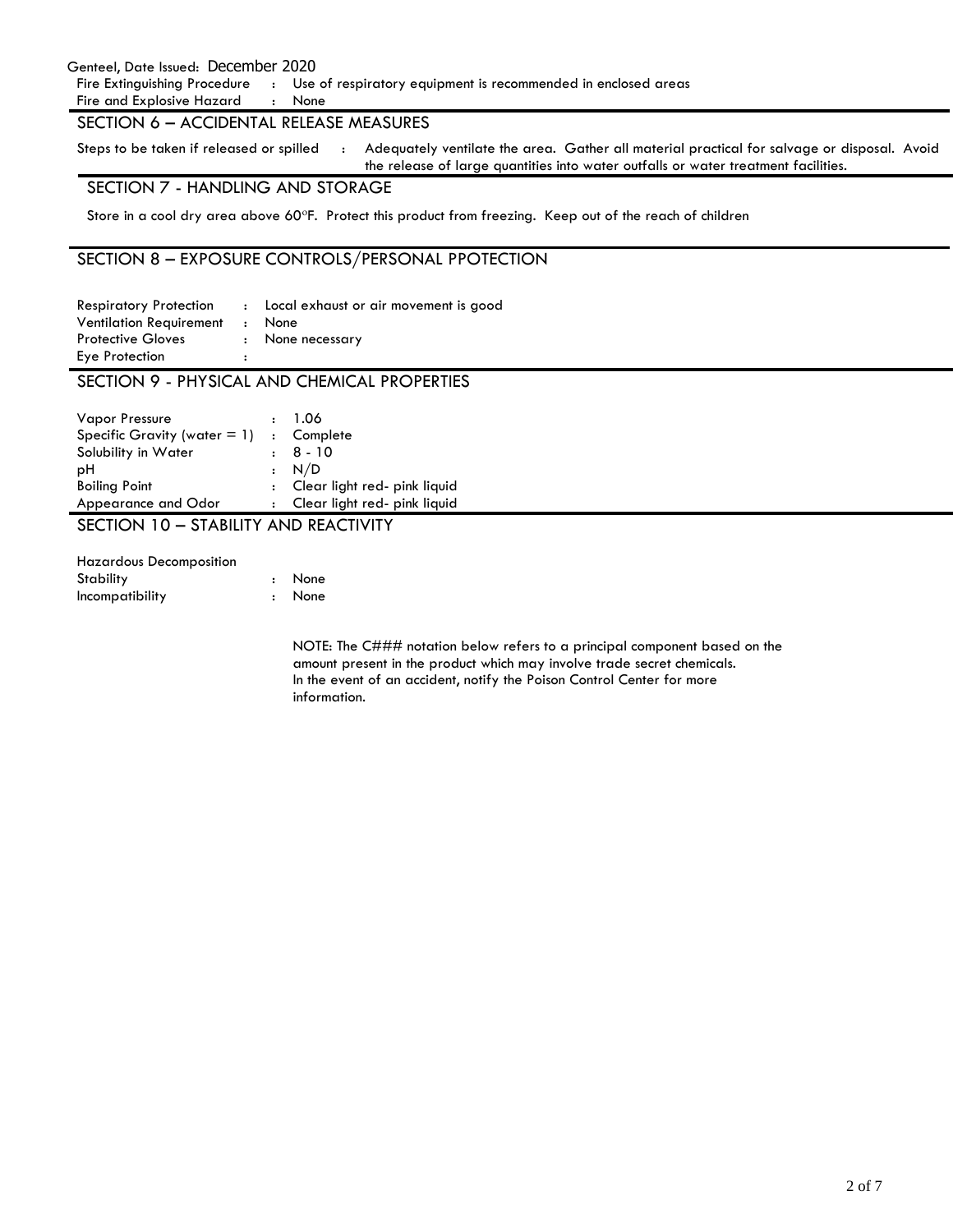SECTION 11 – TOXICOLOGICAL INFORMATION C007 Acute Toxicity Product Information

\_\_\_\_\_\_\_\_\_\_\_\_\_\_\_\_\_\_\_\_\_\_\_\_\_\_\_\_\_\_\_\_\_\_\_\_\_\_\_\_\_\_\_\_\_\_\_\_\_\_\_\_\_\_\_\_\_\_\_\_\_\_\_\_\_\_\_\_\_\_\_\_\_\_\_\_\_\_\_\_\_\_\_\_\_\_\_\_\_\_\_\_\_\_ Respiratory Protection Follow the OSHA respirator regulations found in 29 CFR 1910.134 or European Standard EN 149. Use a NIOSH/MSHA or European Standard EN 149 approved respirator if exposure limits are exceeded or if irritation or other symptoms are experienced. Sodium Lauryl Sulfate (NF/FCC) Eye/face Protection Wear appropriate protective eyeglasses or chemical safety goggles as described by OSHA's eye and face protection regulations in 29 CFR 1910.133 or European Standard EN166. Tightly fitting safety goggles. Hygiene Measures Handle in accordance with good industrial hygiene and safety practice. Personal Protective Equipment Revision Date 23-Mar-2015 Skin and body protection Long sleeved clothing.

Oral LD50 Category 4. ATE = 300 - 2000 mg/kg. Dermal LD50 Category 3. ATE =  $200 - 1000$  mg/kg. Mist LC50 Based on ATE data, the classification criteria are not met. ATE  $>$  5 mg/l.

Component Information

| Component              | LD50 Oral       | LD50 Dermal | <b>LC50</b> Inhalation |
|------------------------|-----------------|-------------|------------------------|
| Sodium dodecyl sulfate | 7 mg/kg ( Rat ) | 2000 mg/kg  | 3900 mg/m3 (Rat) 1 h   |

Toxicologically Synergistic

**Products** 

No information available

Delayed and immediate effects as well as chronic effects from short and long-term exposure

Irritation Irritating to eyes and skin

Sensitization No information available

Carcinogenicity The table below indicates whether each agency has listed any ingredient as a carcinogen.

| Component              | -AS-No | IARC       | NTP        | <b>ACGIH</b> | OSHA       | Mexico     |
|------------------------|--------|------------|------------|--------------|------------|------------|
| Sodium dodecyl sulfate |        | Not listed | Not listed | Not listed   | Not listed | Not listed |

Mutagenic Effects No information available

Reproductive Effects No information available.

Developmental Effects No information available.

Teratogenicity No information available.

STOT - single exposure Respiratory system

STOT - repeated exposure None known

Aspiration hazard No information available

Symptoms / effects, both acute and

delayed

No information available

Endocrine Disruptor Information No information available

Other Adverse Effects The toxicological properties have not been fully investigated. See actual entry in RTECS for complete information.

C062

Mutagenicity not mutagenic in AMES Test.

| CO12                        |                                   |
|-----------------------------|-----------------------------------|
| <b>ACUTE HAZARDS</b>        |                                   |
| EYE & SKIN CONTACT:         |                                   |
| Primary irritation to skin: | Dermatitis.                       |
| Primary irritation to eyes: | Redness, tearing, blurred vision. |
|                             | Liquid can cause eye irritation.  |
|                             | Wash thoroughly after handling.   |
| INHALATION:                 | Vapor harmful.                    |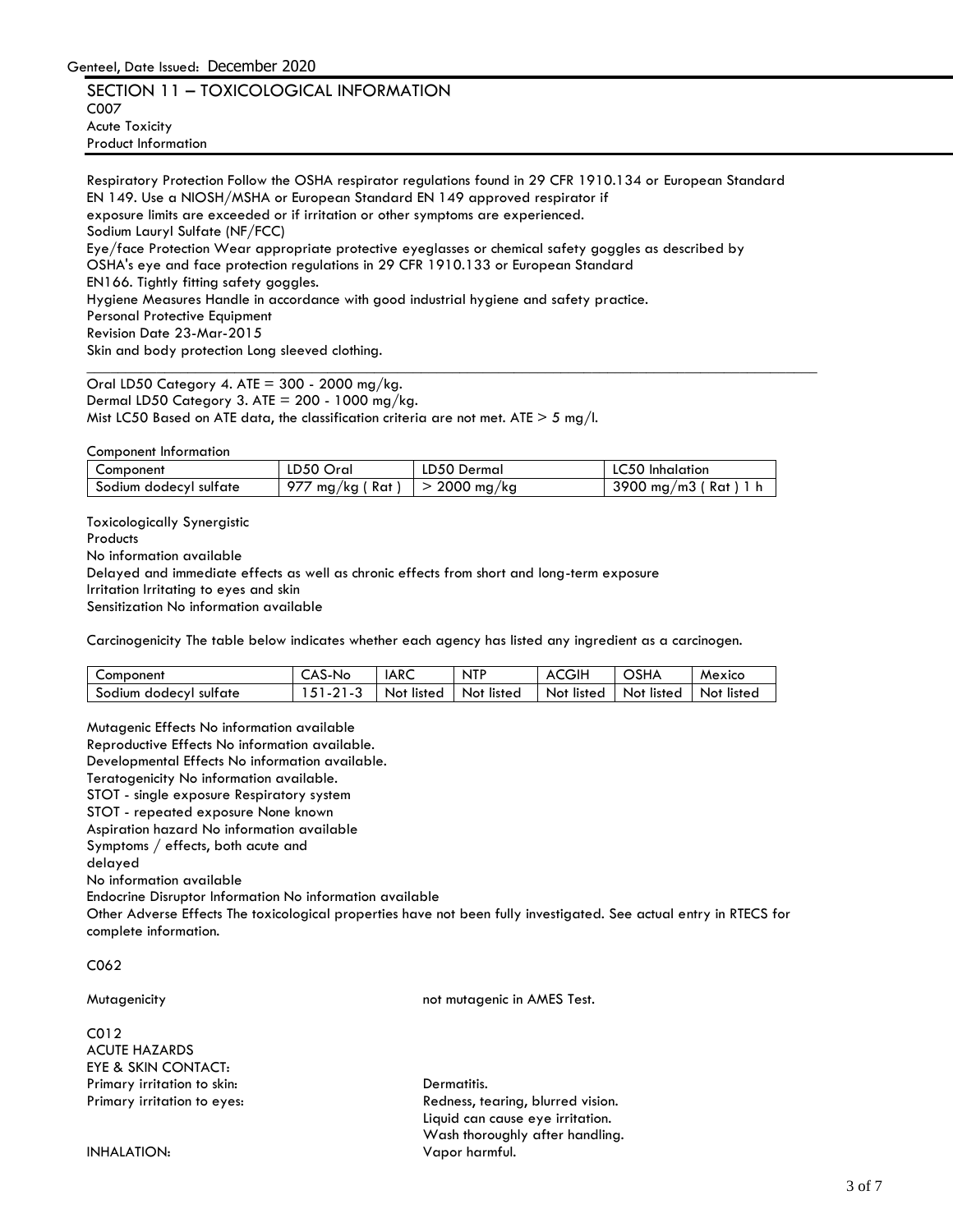| Swallowing:                                                                | Swallowing can cause abdominal irritation,<br>nausea, vomiting & diarrhea.                                                     |
|----------------------------------------------------------------------------|--------------------------------------------------------------------------------------------------------------------------------|
| SUBCHRONIC HAZARDS/<br><b>CONDITIONS AGGRAVATED:</b>                       | None                                                                                                                           |
| <b>CHRONIC HAZARDS</b><br>CANCER, REPRODUCTIVE &<br>OTHER CHRONIC HAZARDS: | This product has no carcinogens<br>listed by IARC, NTP, NIOSH,<br>OSHA or ACGIH, as of this date,<br>greater or equal to 6.1%. |
| <b>IRRITANCY OF PRODUCT:</b>                                               | This product is irritating to<br>contaminated tissue.                                                                          |
| SENSITIZATION TO THE PRODUCT:                                              | No component of this product is known<br>to be a sensitizer.                                                                   |
| MUTAGENICITY:                                                              | Not reported (in humans).                                                                                                      |
| EMBRYOTOXICITY:                                                            | Not reported (in humans).                                                                                                      |
| <b>TERATOGENICITY:</b>                                                     | Not reported (in humans).                                                                                                      |
| REPRODUCTIVE TOXICITY:                                                     | Not reported (in humans).                                                                                                      |
| MAMMALIAN TOXICITY:                                                        | No mammalian information is<br>available on this product.                                                                      |

## SECTION 12- ECOLOGICAL INFORMATION

C007

| <b>Component</b> | <b>Freshwater Algae</b>     | <b>Freshwater Fish</b>   | <b>Microtox</b>    | <b>Water Flea</b>      |
|------------------|-----------------------------|--------------------------|--------------------|------------------------|
| Sodium dodecyl   | 3.59 - 15.6 mg/L EC50 96 h  | 1.31 mg/L LC50 96 h      | $= 0.46$ mg/L EC50 | 1.8 mg/L $EC50 = 48$ h |
| sulfate          | 117 mg/L EC50 = 96 h 53     | 9.9-20.1 mg/L LC50 96 h  | Photobacterium     |                        |
|                  | mg/L $EC50 = 72$ h 30 - 100 | 4.5 mg/L LC50 96 h       | phosphoreum 30 min |                        |
|                  | mg/L EC50 96 h              | 4.62 mg/L LC50 96 h      | $= 0.72$ mg/L EC50 |                        |
|                  |                             | 7.97 mg/L LC50 96 h      | Photobacterium     |                        |
|                  |                             | 10.2-22.5 mg/L LC50 96 h | phosphoreum 15 min |                        |
|                  |                             | 10.8-16.6 mg/L LC50 96 h | $= 1.19$ mg/L EC50 |                        |
|                  |                             | 13.5-18.3 mg/L LC50 96 h | Photobacterium     |                        |
|                  |                             | 15-18.9 mg/L LC50 96 h   | phosphoreum 5 min  |                        |
|                  |                             | 22.1-22.8 mg/L LC50 96 h |                    |                        |
|                  |                             | 4.06-5.75 mg/L LC50 96 h |                    |                        |
|                  |                             | 4.2-4.8 mg/L LC50 96 h   |                    |                        |
|                  |                             | 4.3-8.5 mg/L LC50 96 h   |                    |                        |
|                  |                             | 5.8-7.5 mg/L LC50 96 h   |                    |                        |
|                  |                             | 6.2-9.6 mg/L LC50 96 h   |                    |                        |
|                  |                             | 8-12.5 mg/L LC50 96 h    |                    |                        |
|                  |                             | 4.2 mg/L LC50 96 h       |                    |                        |

**Persistence and Degradability Bioaccumulation/ Accumulation Mobility.**  Soluble in water Persistence is unlikely based on information available.<br>No information available.

Will likely be mobile in the environment due to its water solubility.

|            | nv |  |  |  |
|------------|----|--|--|--|
| $-$<br>. . |    |  |  |  |
|            |    |  |  |  |

C062

EFFECT OF MATERIAL ON PLANTS AND ANIMALS: Not available EFFECT OF MATERIAL ON AQUATIC LIFE: No aquatic information is available. MOBILITY IN SOIL: Note and the MOBILITY IN SOIL:

BIODEGRADABILITY: This product is completely biodegradable.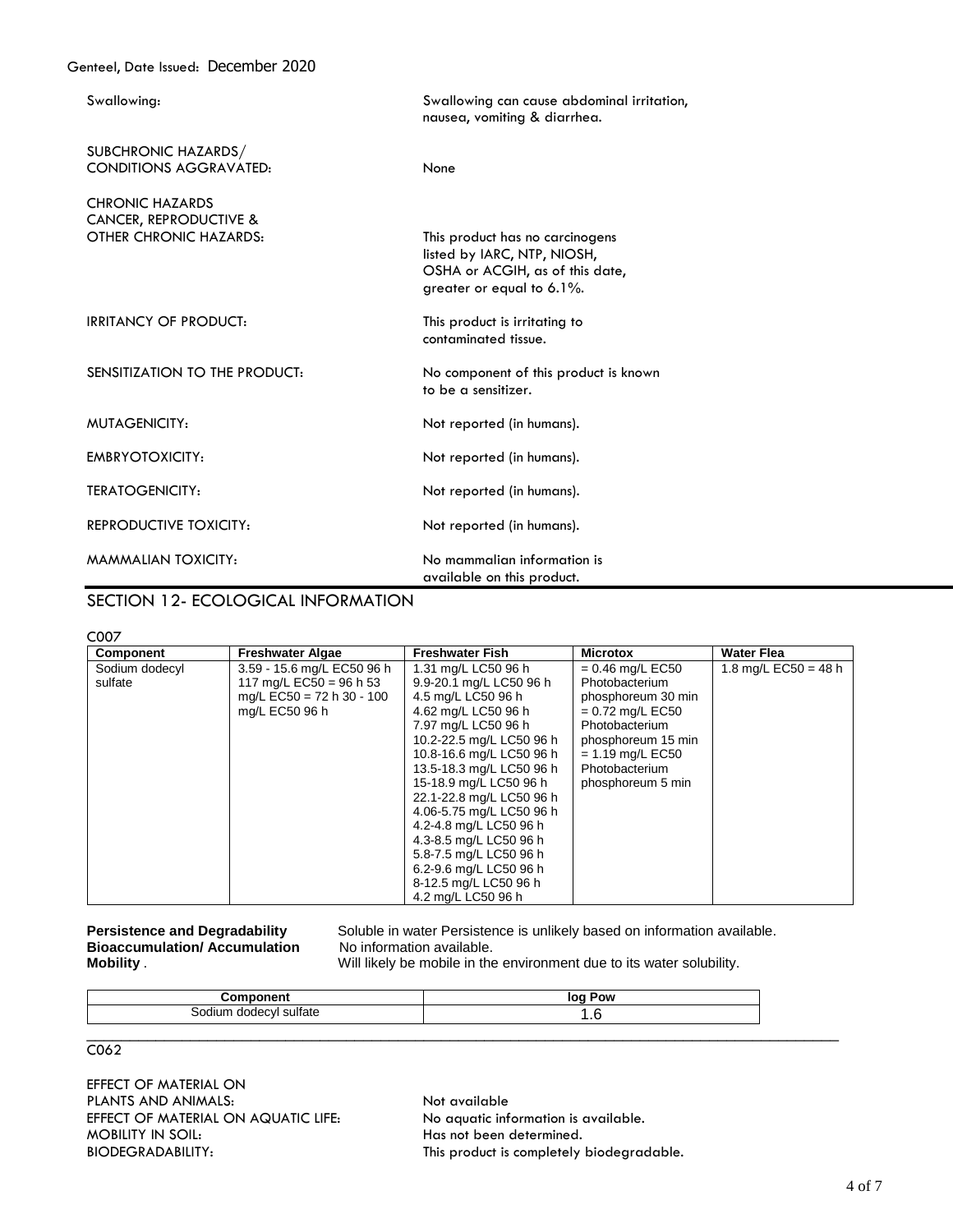| Genteel, Date Issued: December 2020 |  |
|-------------------------------------|--|
| ACCUMULATION:                       |  |

Has not been determined.

C012

Water hazard class 1 : Slightly hazardous to water.

## SECTION 13 – DISPOSAL CONSIDERATIONS

C007

| <b>Waste Disposal Methods:</b> | This material, as supplied, is not a hazardous<br>waste according to Federal regulations<br>(40 CFR 261). This material could become a<br>hazardous waste if it is mixed with or otherwise<br>comes in contact with a hazardous waste, if<br>chemical additions are made to this material, or<br>if the material is processed or otherwise<br>altered. Consult 40 CFR 261 to determine whether<br>the altered material is a hazardous waste.<br>Consult the appropriate state, regional, or local<br>regulations for additional requirements. |  |  |  |  |
|--------------------------------|-----------------------------------------------------------------------------------------------------------------------------------------------------------------------------------------------------------------------------------------------------------------------------------------------------------------------------------------------------------------------------------------------------------------------------------------------------------------------------------------------------------------------------------------------|--|--|--|--|
| Contaminated Packaging:        | Do not re-use empty containers.                                                                                                                                                                                                                                                                                                                                                                                                                                                                                                               |  |  |  |  |
| US EPA Waste Number:           | U203                                                                                                                                                                                                                                                                                                                                                                                                                                                                                                                                          |  |  |  |  |
| C062                           | Dispose in accordance with all<br>applicable regulations. All wastes<br>must be handled in accordance with<br>local, state and federal regulations.                                                                                                                                                                                                                                                                                                                                                                                           |  |  |  |  |
| CO <sub>12</sub>               | Dispose in accordance with all applicable<br>regulations. All wastes must be handled in<br>accordance with local, state and federal<br>regulations.                                                                                                                                                                                                                                                                                                                                                                                           |  |  |  |  |

## SECTION 14 – TRANSPORT INFORMATION

C007

| DOT                   |                                  |
|-----------------------|----------------------------------|
| UN-No                 | UN1325                           |
| Proper Shipping Name  | Flammable solid, organic, n.o.s  |
| Proper technical name | Sodium dodecyl sulphate          |
| <b>Hazard Class</b>   | 4.1                              |
| Packing Group         | Ш                                |
| TDG.                  |                                  |
| UN-No                 | UN1325                           |
| Proper Shipping Name  | FLAMMABLE SOLID, ORGANIC, N.O.S. |
| <b>Hazard Class</b>   | 4.1                              |
| Packing Group         | Ш                                |
| <b>IATA</b>           |                                  |
| UN-No                 | UN1325                           |
| Proper Shipping Name  | FLAMMABLE SOLID, ORGANIC, N.O.S. |
| <b>Hazard Class</b>   | 4.1                              |
| Packing Group         | Ш                                |
| IMDG/IMO              |                                  |
| UN-No                 | <b>UN1325</b>                    |
| Proper Shipping Name  | FLAMMABLE SOLID, ORGANIC, N.O.S. |
| <b>Hazard Class</b>   | 4.1                              |
| <b>Packing Group</b>  | Ш                                |
|                       |                                  |

Refer to bill of lading ox container label for DOT or other transportation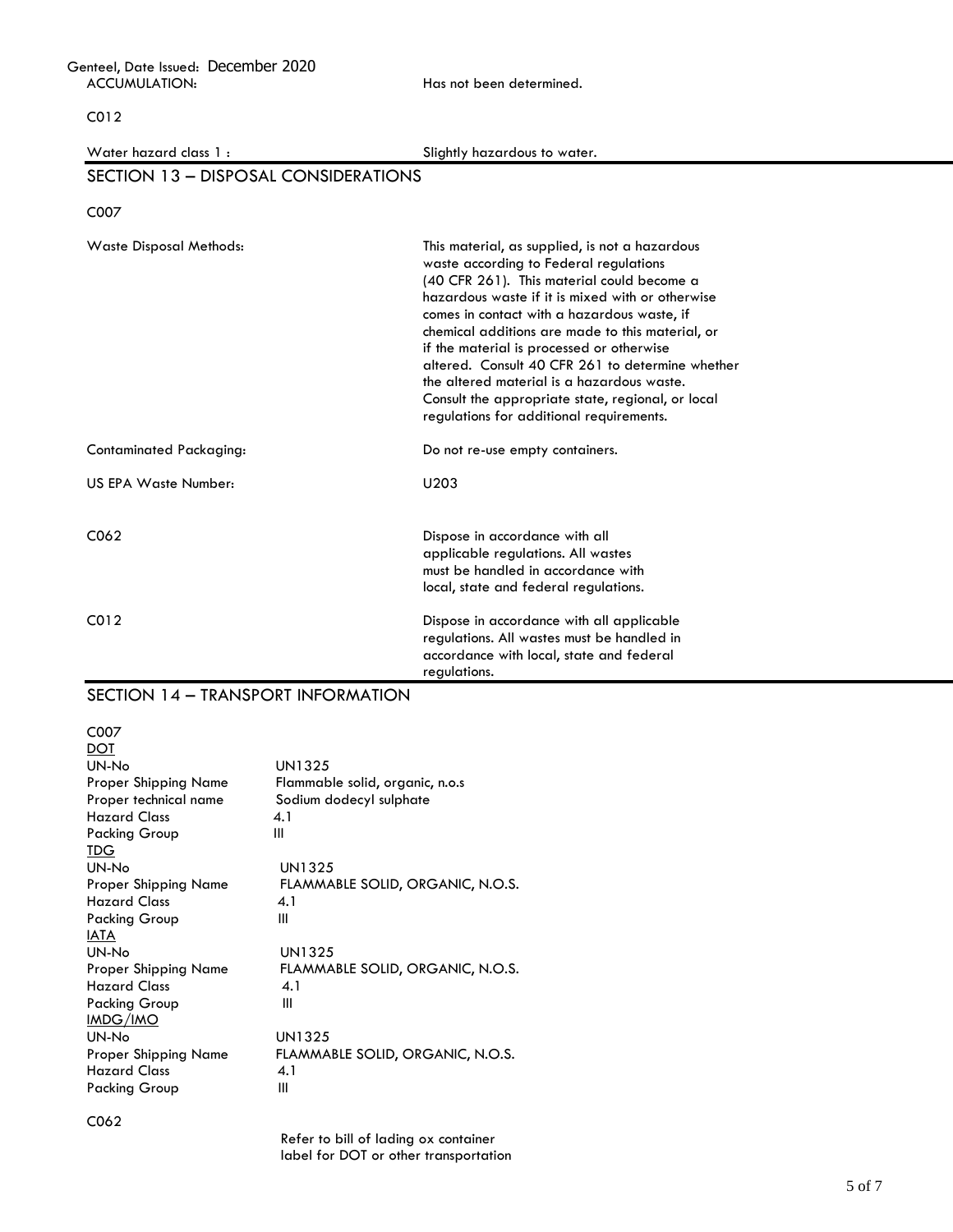#### Genteel, Date Issued: December 2020

hazard classification, if any.

| CO <sub>12</sub> |               |
|------------------|---------------|
| <b>ADR</b>       | Not Regulated |
| <b>RID</b>       | Not Regulated |
| <b>DOT</b>       | Not Regulated |
| <b>IMDG</b>      | Not Regulated |
| <b>IAT</b>       | Not Regulated |

# SECTION 15 – REGULATORY INFORMATION

C007

All of the components in the product are on the following Inventory lists:  $X =$  listed International Inventories

| Component                           | $-0$<br>ו⊃כו | <b>DSL</b> | <b>NDSL</b> | <b>EINECS</b>                         | <b>ELINCS</b> | <b>NLP</b> | <b>PICCS</b><br>ט גע | <b>ENCS</b> | <b>AICS</b> | <b>IECSC</b> | KECL |
|-------------------------------------|--------------|------------|-------------|---------------------------------------|---------------|------------|----------------------|-------------|-------------|--------------|------|
| dodecyl<br>sultate<br><b>Sodium</b> |              | . .        |             | 788-.<br>205<br>$\rightarrow$<br>-د∪∡ | -             |            |                      |             |             |              |      |
|                                     |              |            |             |                                       |               |            |                      |             |             |              |      |

Legend:

X - Listed

E - Indicates a substance that is the subject of a Section 5(e) Consent order under TSCA.

F - Indicates a substance that is the subject of a Section 5(f) Rule under TSCA.

N - Indicates a polymeric substance containing no free-radical initiator in its inventory name but is considered to cover the designated polymer made with any free-radical initiator regardless of the amount used.

P - Indicates a commenced PMN substance

R - Indicates a substance that is the subject of a Section 6 risk management rule under TSCA.

S - Indicates a substance that is identified in a proposed or final Significant New Use Rule

T - Indicates a substance that is the subject of a Section 4 test rule under TSCA.

XU - Indicates a substance exempt from reporting under the Inventory Update Rule, i.e. Partial Updating of the TSCA Inventory Data Base Production and Site Reports (40 CFR 710(B).

Y1 - Indicates an exempt polymer that has a number-average molecular weight of 1,000 or greater.

Y2 - Indicates an exempt polymer that is a polyester and is made only from reactants included in a specified list of low concern reactants that comprises one of the eligibility criteria for the exemption rule.

C062 There is no calculable reportable quantity (RQ) for this product.

CERCLA (Superfund) reportable quantity None

Superfund Amendments and Reauthorization Act of 1986 (SARA) Section 302 extremely No hazardous substance Section 311 hazardous No chemical

 $C<sub>012</sub>$ EPA REGULATION: SARA SECTION 311/312 HAZARDS: None Known

All components of this product are on the TSCA list. This material contains no known products restricted under SARA Title III, Section 313 in amounts greater or equal to 1%.